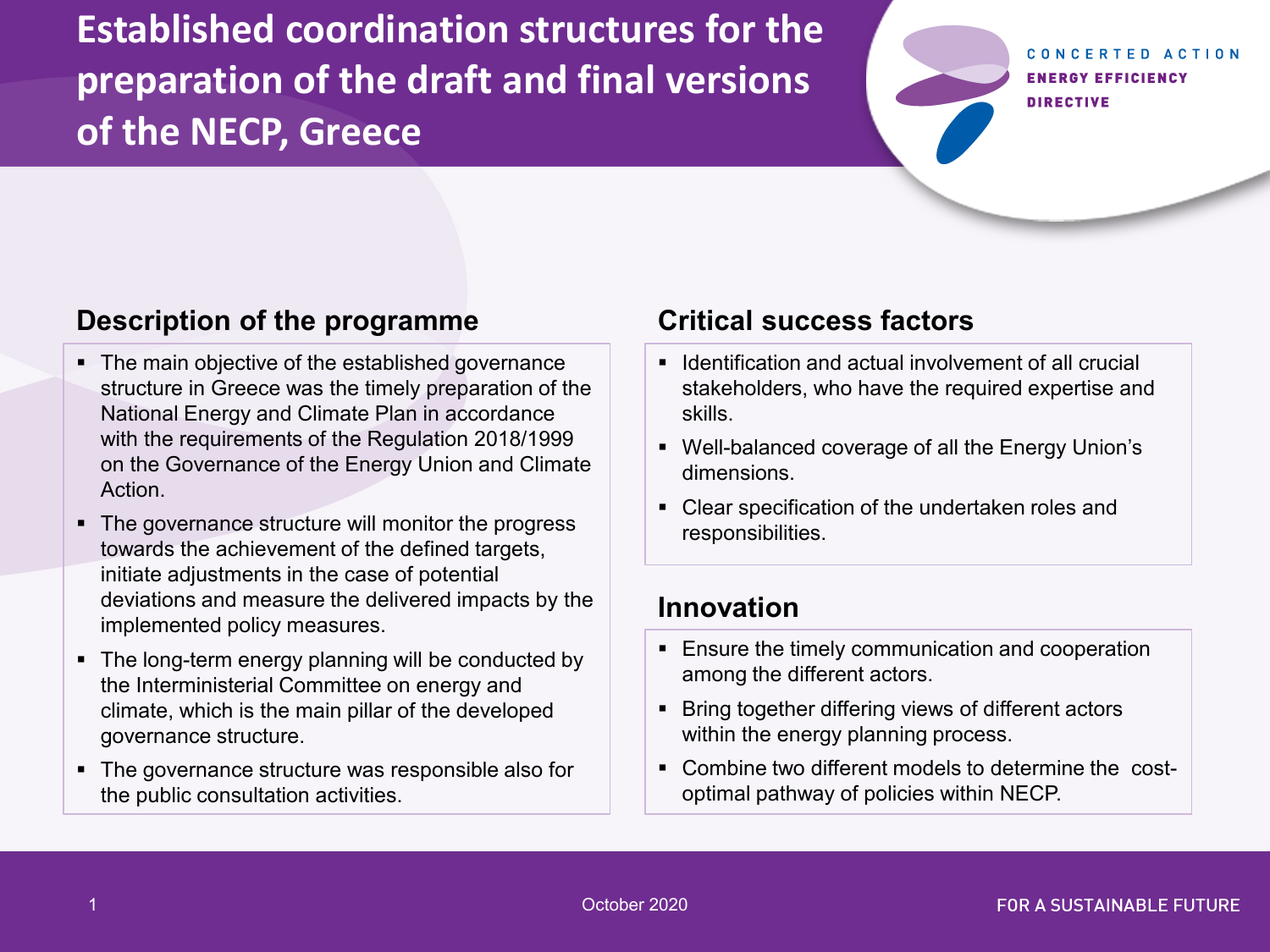# **Outcomes**

#### CONCERTED ACTION **ENERGY EFFICIENCY DIRECTIVE**

### **Key achievements**

- **Timely submission of the draft and final NECP.**
- **Rational adjustment of the draft NECP having taken** into account the received recommendations.
- **Compliance with the technical requirements of the** Regulation 2018/1999 on the Governance of the Energy Union and Climate Action.
- Adequate collection of data and information from the different involved authorities.

## **Changes you would make in the future**

- **Conduction of more specialized studies so as to** explore additional technical issues.
- **Utilization of specialized IT tools and databases.**
- **Development of specialized procedures for non** accessible and non available data.
- **IDED** Involvement of sufficient financial and human resources.

### **Lesson learned**

- **Ensure the mandatory participation through the** official appointment of the nominated experts so as to create the required level of commitment.
- **Develop officially the necessary communication** channels.
- Specify clearly the roles and the responsibilities of the involved experts.

## **Replicating your approach**

- **Establishment of an official coordination body,** which will undertake the administration of the developed governance structure.
- Development of a holistic monitoring mechanism consisting of various functions such as data collection, impacts' measurement and the control, reporting and evaluation of the policy measures.
- **Development of official communication channels.**